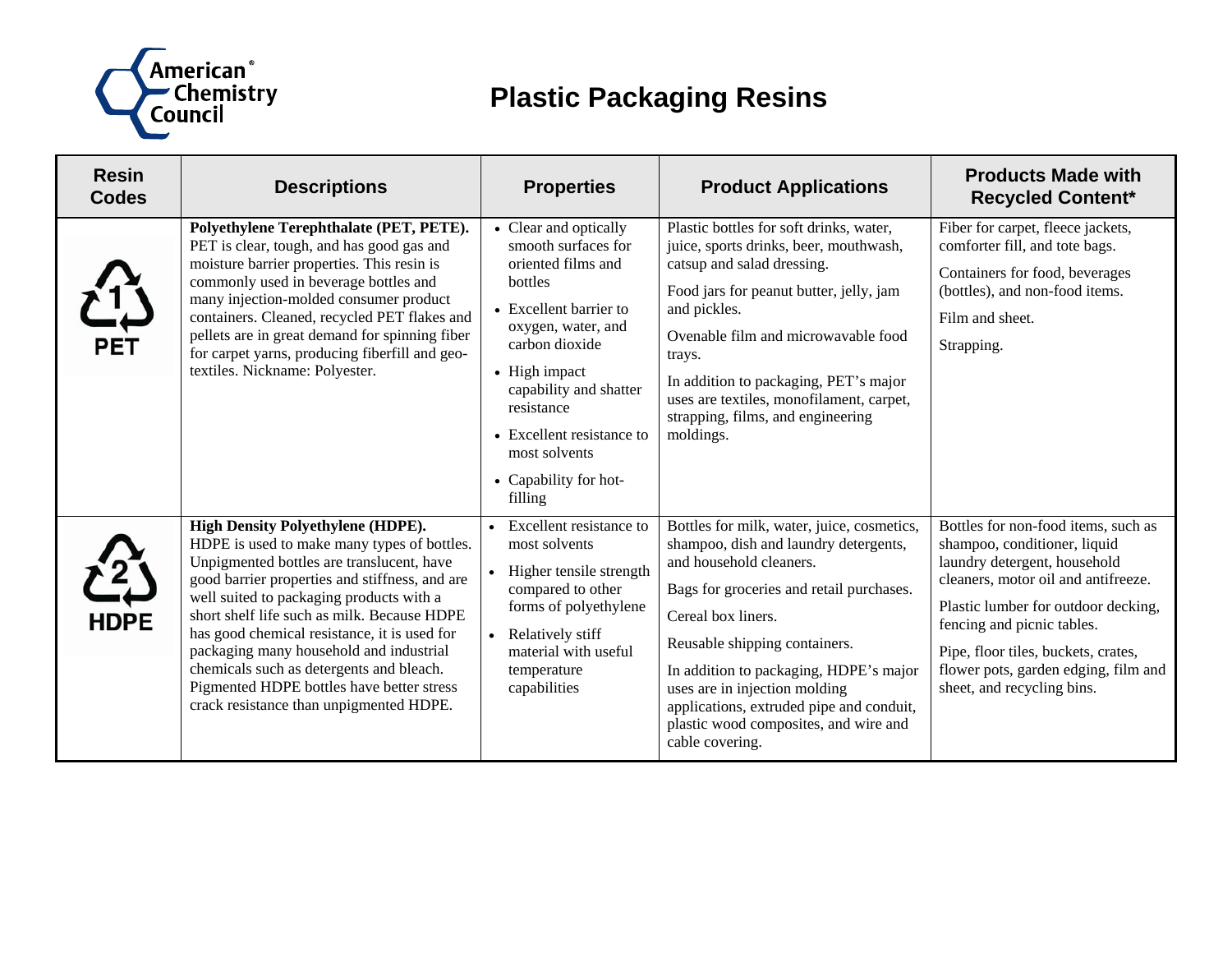| <b>Resin</b><br><b>Codes</b> | <b>Descriptions</b>                                                                                                                                                                                                                                                                                                                                                                                              | <b>Properties</b>                                                                                                                                                                                                             | <b>Product Applications</b>                                                                                                                                                                                                                                                                                                                                                                                                                                                                                  | <b>Products Made with</b><br><b>Recycled Content*</b>                                                                                                                                                                                                                                   |
|------------------------------|------------------------------------------------------------------------------------------------------------------------------------------------------------------------------------------------------------------------------------------------------------------------------------------------------------------------------------------------------------------------------------------------------------------|-------------------------------------------------------------------------------------------------------------------------------------------------------------------------------------------------------------------------------|--------------------------------------------------------------------------------------------------------------------------------------------------------------------------------------------------------------------------------------------------------------------------------------------------------------------------------------------------------------------------------------------------------------------------------------------------------------------------------------------------------------|-----------------------------------------------------------------------------------------------------------------------------------------------------------------------------------------------------------------------------------------------------------------------------------------|
| <b>PVC</b>                   | Polyvinyl Chloride (PVC, Vinyl).<br>In addition to its stable physical properties,<br>PVC has good chemical resistance,<br>weatherability, flow characteristics and<br>stable electrical properties. The diverse slate<br>of vinyl products can be broadly divided into<br>rigid and flexible materials.                                                                                                         | • High impact strength,<br>brilliant clarity,<br>excellent processing<br>performance<br>Resistance to grease,<br>oil and chemicals                                                                                            | Rigid packaging applications include<br>blister packs and clamshells.<br>Flexible packaging uses include bags for<br>bedding and medical, shrink wrap, deli<br>and meet wrap and tamper resistance.<br>In addition to packaging, PVC's major<br>uses are rigid applications such as pipe,<br>siding, window frames, fencing, decking<br>and railing. Flexible applications<br>include medical products such as blood<br>bags and medical tubing, wire and cable<br>insulation, carpet backing, and flooring. | Pipe, decking, fencing, paneling,<br>gutters, carpet backing, floor tiles<br>and mats, resilient flooring, mud<br>flaps, cassette trays, electrical<br>boxes, cables, traffic cones, garden<br>hose, and mobile home skirting.<br>Packaging, film and sheet, and<br>loose-leaf binders. |
| <b>DPE</b>                   | Low Density Polyethylene (LDPE).<br>LDPE is used predominately in film<br>applications due to its toughness, flexibility<br>and relative transparency, making it popular<br>for use in applications where heat sealing is<br>necessary. LDPE also is used to manufacture<br>some flexible lids and bottles as well as in<br>wire and cable applications.<br>Includes Linear Low Density Polyethylene<br>(LLDPE). | • Excellent resistance to<br>acids, bases and<br>vegetable oils<br>• Toughness, flexibility<br>and relative<br>transparency (good<br>combination of<br>properties for<br>packaging<br>applications requiring<br>heat-sealing) | Bags for dry cleaning, newspapers,<br>bread, frozen foods, fresh produce, and<br>household garbage.<br>Shrink wrap and stretch film.<br>Coatings for paper milk cartons and hot<br>and cold beverage cups.<br>Container lids.<br>Toys.<br>Squeezable bottles (e.g., honey and<br>mustard).<br>In addition to packaging, LDPE's major<br>uses are in injection molding<br>applications, adhesives and sealants, and<br>wire and cable coverings.                                                              | Shipping envelopes, garbage can<br>liners, floor tile, paneling, furniture,<br>film and sheet, compost bins, trash<br>cans, landscape timber, and outdoor<br>lumber.                                                                                                                    |
| $\frac{5}{4}$<br>РP          | Polypropylene (PP).<br>PP has good chemical resistance, is strong,<br>and has a high melting point making it good<br>for hot-fill liquids. This resin is found in<br>flexible and rigid packaging, fibers, and<br>large molded parts for automotive and<br>consumer products.                                                                                                                                    | • Excellent optical<br>clarity in biaxially<br>oriented films and<br>stretch blow molded<br>containers<br>• Low moisture vapor<br>transmission<br>• Inertness toward                                                          | Containers for yogurt, margarine,<br>takeout meals, and deli foods.<br>Medicine bottles.<br>Bottle caps and closures.<br>Bottles for catsup and syrup.<br>In addition to packaging, PP's major<br>uses are in fibers, appliances and                                                                                                                                                                                                                                                                         | Automobile applications, such as<br>battery cases, signal lights, battery<br>cables, brooms and brushes, ice<br>scrapers, oil funnels, and bicycle<br>racks.<br>Garden rakes, storage bins, shipping<br>pallets, sheeting, trays.                                                       |